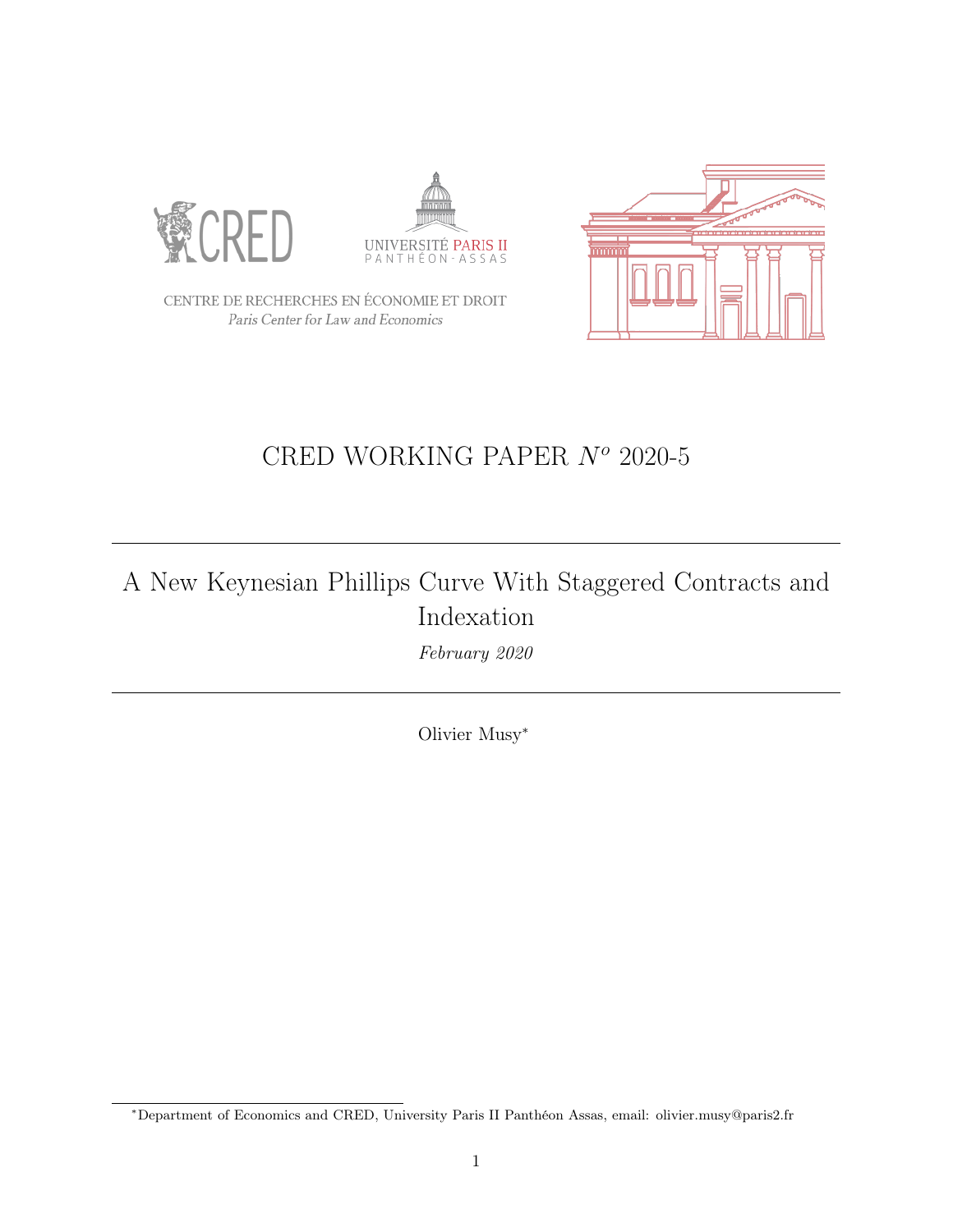# A New Keynesian Phillips Curve With Staggered Contracts and Indexation

#### Abstract

We develop a New Keynesian Phillips curve based on a combination of staggered price contracts and indexation to past inflation. This Phillips curve links current inflation dynamics to past inflation with a positive weight, as well as current and lagged expectations of inflation and output, giving a possible alternative explanation for recent empirical findings on the role of expectations in the determination of inflation.

JEL Classification: E31, E3, E5.

Keywords: Inflation Dynamics, Staggered contracts, Price Indexation, Sticky Prices, New Keynesian Phillips Curve, Lagged Expectations.

### 1 Introduction

There is a debate on the role of expectations in inflation dynamics. A long literature (see Woodford, 2003 for early presentations) has claimed that the presence of non rational price setters helps to reproduce the role of past inflation in the determination of current inflation that is observed in the data. Fuhrer (2017) have argued more recently that on the contrary, the inertia of aggregate variables is well captured by the inertia of expectations, both for inflation and output, that is found in expectations surveys, leaving a small role only for lagged inflation.

We propose a framework that allows both elements to play a flexible role in inflation dynamics. To do that, we develop a New Keynesian Phillips curve that is based on a staggered pricing structure proposed by Taylor (1980), in which we introduce a partial indexation of prices to lagged inflation, as in Woodford (2003). The staggered prices structure offers a role for inertia of expectations in the determination of current inflation. While it has been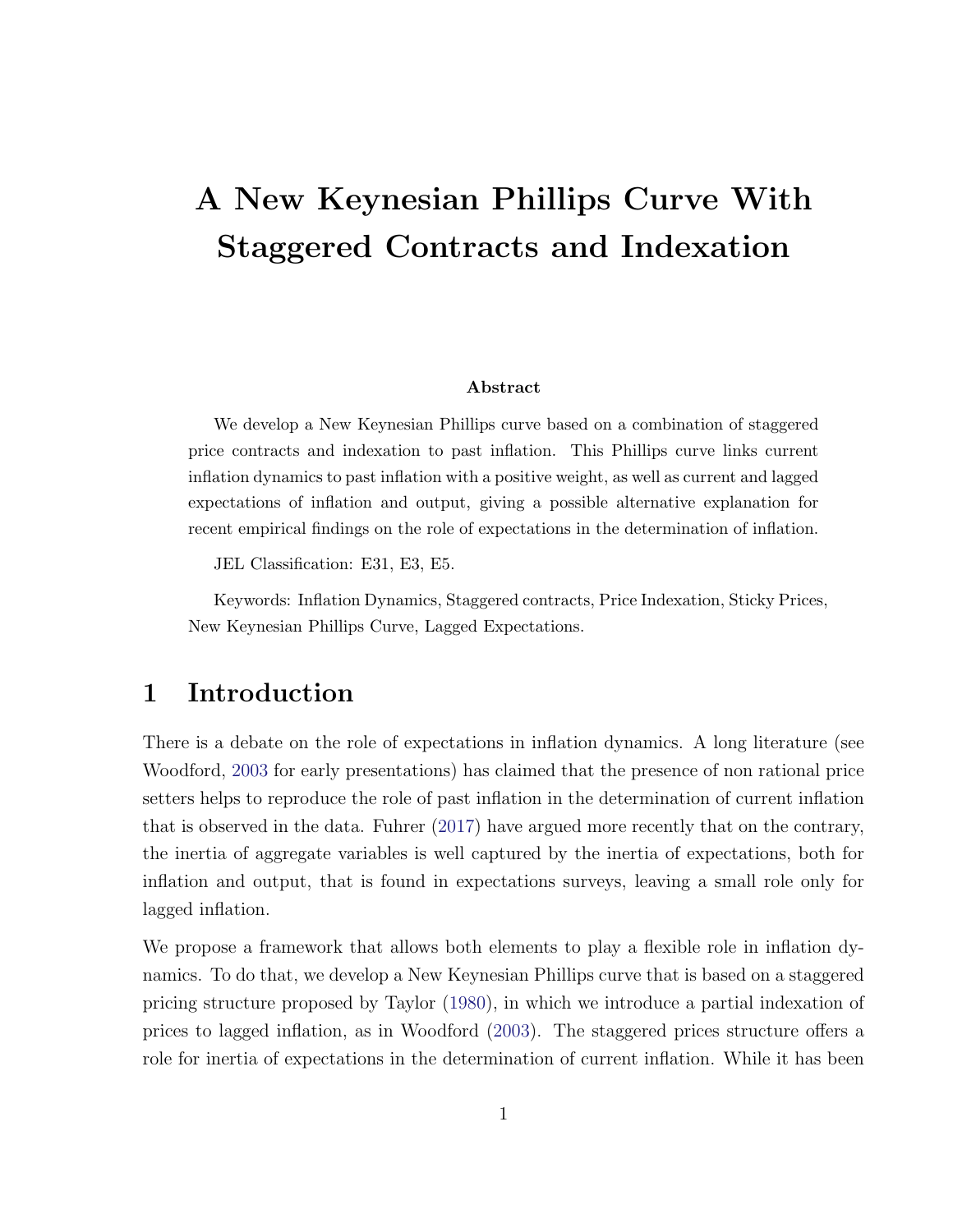shown that in a purely forward-looking models, this lagged inflation has always a negative coefficient (Yao, 2009, Whelan, 2007), we show that introducing price indexation transforms this influence into a positive one. We also show that if we remove expectational error termes, this Phillips curve is similar to the inflation equation proposed by Fuhrer and Moore (1995), which contained several lags and leads of inflation to explain the current inflation rate.

## 2 A New Keynesian Model with Staggered Contracts and Indexation

We develop a staggered prices model in the sense of Taylor (1980). Prices are set in advance for a length of N periods. N different cohorts of price setters of equal size coexist at any given time. Each price contract has a duration of  $N$  periods. When a new contract is set, the firms chooses rationally the price to set initially, and then during the rest of the life of the contract, this initial price is updated to the last know inflation rate (see Woodford, 2003). Compared to Taylor (1980), prices are no longer fully predetermined and fixed since they can be modified each period to adjust to last period inflation.

#### 2.1 Price setting under indexed staggered contracts

We consider a standard linearized model of price setting in which the profit-maximizing flexible price at time t, noted  $p_t^*$  is equal to<sup>1</sup>:

$$
p_t^* = p_t + \phi y_t \tag{1}
$$

where  $p_t$  is the general price level,  $\phi > 0$  a parameter measuring real rigidities and strategic complementarities, and  $y_t$  the real marginal costs of firms<sup>2</sup>. Each cohort of firms can set a new price at a different period. When a firm can set a new price at period t, it does it on order to minimize the distance between the price effectively set and the profit maximizing price  $p^*$  during the N periods (including the current one) of the duration of the price contract. We note  $x_{t,t+i}, i \in [0, ..., N-1]$  the value of the price effective during period  $t + i$  for a contract set in period t. The initial value of the contract is  $x_{t,t} = x_t$ . In the

<sup>&</sup>lt;sup>1</sup>See Woodford  $(2003)$  or Sheedy  $(2010)$ 

<sup>2</sup>The model is linear. All variables are in log. Uneder restrictive assumptions, the real marginal cost can be linearly related to the output gap.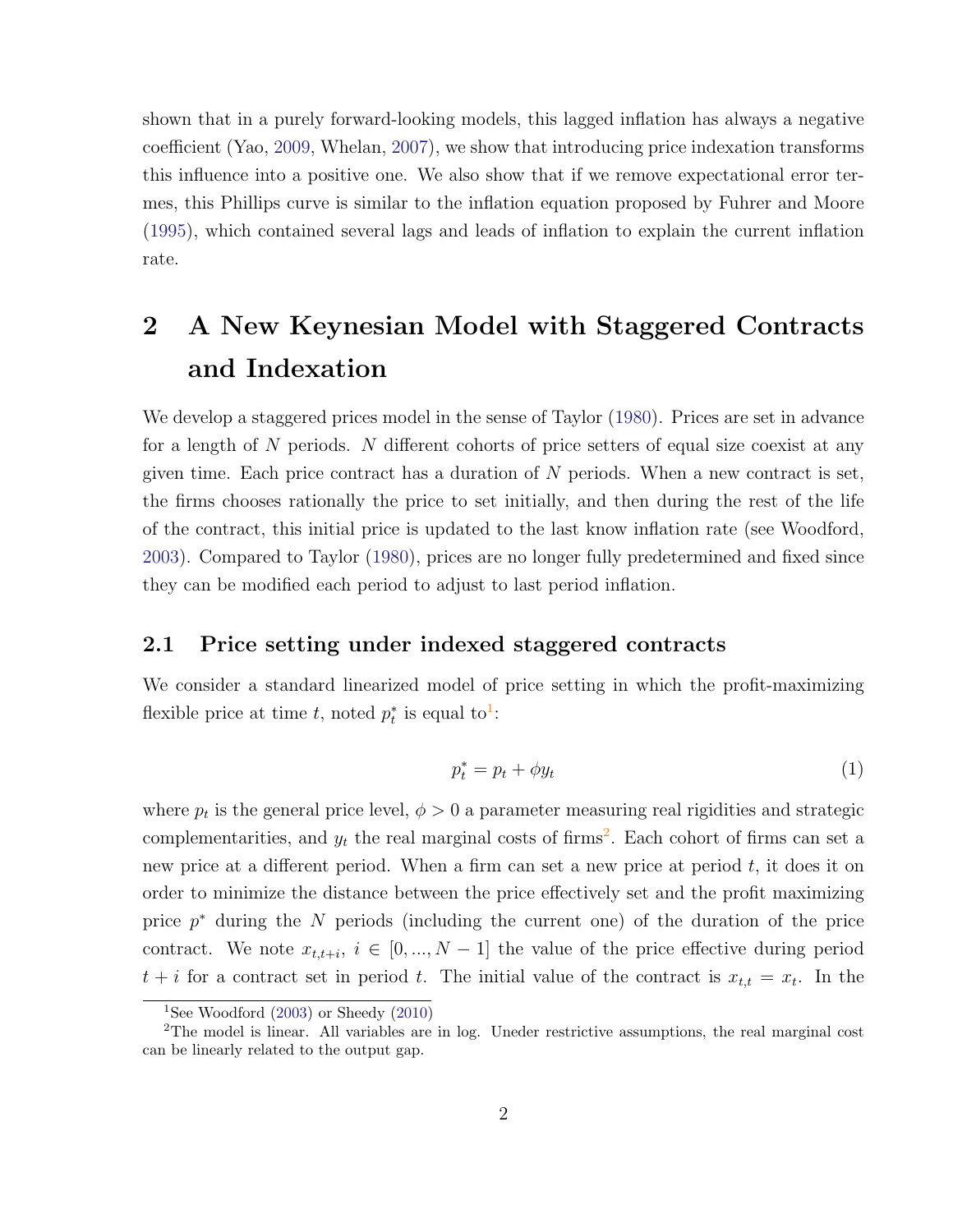model of Taylor (1980), prices are fixed all over the duration of the contract and then we have  $x_{t,t+i} = x_t, \forall i \in [0, ..., N-1]$ . If we introduce indexation to past inflation in the sense of Woodford (2003), during each period of the contract consecutive to the initial period, a fraction  $\gamma$  of the value of the previous period inflation is added to the current value of the price. For example, the value in  $t + 1$  of a price modified in t is  $x_{t,t+1} = x_t + \gamma \pi_t$ , with  $\pi_t = p_t - p_{t-1}$  the inflation rate in t. More generally, for  $0 < i < N$ , we have:

$$
x_{t,t+i} = x_t + \gamma \sum_{l=0}^{i-1} \pi_{t+l} \tag{2}
$$

A firm deciding in t to set the initial value of its new price contract has the following program:

$$
\min_{x_t} \sum_{i=0}^{N-1} \beta^i \mathbb{E}_t(x_{t,t+i} - p_{t+i}^*)
$$
\n(3)

where  $x_{t,t+i}$  is given by (2) for  $i \in ]0,N]$ , and  $x_{t,t} = x_t$ . The first order condition of this programs leads to:

$$
x_{t} = \frac{\sum_{i=0}^{N-1} \beta^{i} \mathbb{E}_{t} p_{t+i}^{*} - \gamma \sum_{i=0}^{N-2} \beta^{i+1} \sum_{l=0}^{i} \mathbb{E}_{t} \pi_{t+l}}{\sum_{i=0}^{N-1} \beta^{i}}
$$
(4)

To simplify the exposition, without altering the results, we assume that  $\beta = 1$ . Using equation (1) and given that for  $i \geq 1$ , we have  $p_{t+i} = p_t + \sum_{k=1}^{i} \pi_{t+k}$ . it is possible to write the previous equation as:

$$
x_t = p_t + \frac{1}{N} \left[ \sum_{i=1}^{N-1} (N-i) \mathbb{E}_t (\pi_{t+i} - \gamma \pi_{t+i-1}) \right] + \frac{1}{N} \phi \sum_{i=0}^{N-1} \mathbb{E}_t y_{t+i}
$$
(5)

A price set in t responds to the current price level, to expected inflation and to the expected trajectory of the driving variable y. Without indexation, this responds to the expected path of inflation over the duration of the contract. With full indexation, it only responds to expected variations of inflation.

Since all cohorts of prices have the same size, the price level in the economy is an average of the price contracts at a given date:  $p_t = \frac{1}{N}$  $\frac{1}{N} \sum_{j=0}^{N-1} x_{t-j,t}$ . Given the value of prices given in  $(2)$ , we can rewrite the price level in t such as: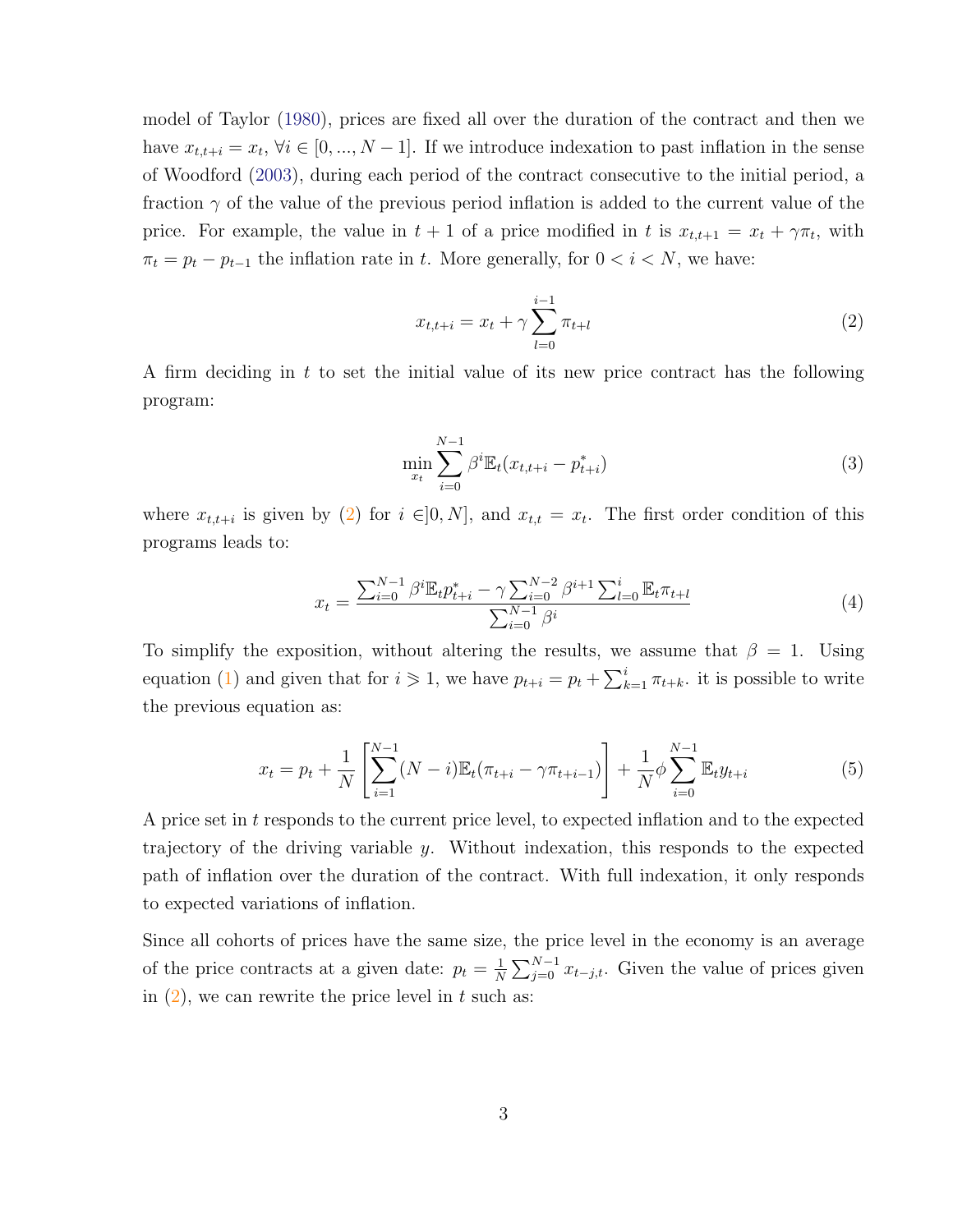$$
p_t = \frac{1}{N} \left[ \sum_{j=0}^{N-1} x_{t-j} + \gamma \sum_{j=1}^{N-1} (N-j) \pi_{t-j} \right]
$$
 (6)

#### 2.2 The Phillips curve

Combining equation  $(5)$  and equation  $(6)$ , we have:

$$
N p_t = \sum_{i=0}^{N-1} p_{t-i} + \frac{1}{N} \sum_{j=0}^{N-1} \mathbb{E}_{t-j} \left( \sum_{i=1}^{N-1} (N-i)(\pi_{t+i-j} - \gamma \pi_{t+i-j-1}) + \phi \sum_{i=0}^{N-1} y_{t+i-j} \right) + \gamma \sum_{j=1}^{N-1} (N-j)\pi_{t-j}
$$
\n(7)

Noting that  $Np_t - \sum_{i=0}^{N-1} p_{t-i} = (N-1)\pi_t + \sum_{i=1}^{N-1} (N-i-1)\pi_{t-i}$ , we obtain the following Taylor hybrid Phillips curve:

$$
\pi_t = \eta \sum_{i=1}^{N-1} a_i \pi_{t-i} + \eta \sum_{j=0}^{N-1} \sum_{i=1}^{N-1} b_{ji} \mathbb{E}_{t-j} \pi_{t+i-j} + \eta \phi \sum_{j=0}^{N-1} \sum_{i=0}^{N-1} \mathbb{E}_{t-j} y_{t+i-j}
$$
(8)

with  $\eta = \frac{1}{(N-1)!}$  $\frac{1}{(N-1)(N+\gamma)}$ ,  $a_i = [\gamma + N(1-\gamma)(1-N+i)]$  and  $b_{ji} = [\gamma + (1-\gamma)(N-i)]$ . The first term represents the role of lagged inflation. The second term represents the role of current and lagged expectations of inflation. The third term represents the role of current and past expectations of output gap. We then obtain for Taylor staggered contracts a similar equation to the equation [2.6] proposed by Sheedy (2010) for different hazard functions of price adjustment. Here, the number of lags and leads of inflation is finite, and the value of the coefficients on them have an explicit value depending on the length of contracts and the level of indexation to past inflation. Compared to Whelan (2007) and Yao (2009), the presence of indexation can give a positive weight to lagged inflation, which is excluded in the purely forward-looking model. Indeed, when  $\gamma = 0$ , the weight on past inflation is strictly negative for any term of past inflation. However, when there is full indexation to past prices ( $\gamma = 1$ ), the weight on past inflation is always positive. For partial indexation,  $\gamma \in ]0,1[$ , there exists a mix of positive and negative weights on past inflation. For example, if  $N = 4$ , the weight on  $\pi_{t-3}$  is positive for any value  $\gamma > 0$ , the weight on  $\pi_{t-2}$  is positive for  $\gamma > 4/5$  and the weight on  $\pi_{t-1}$  is positive for  $\gamma > 8/9$ .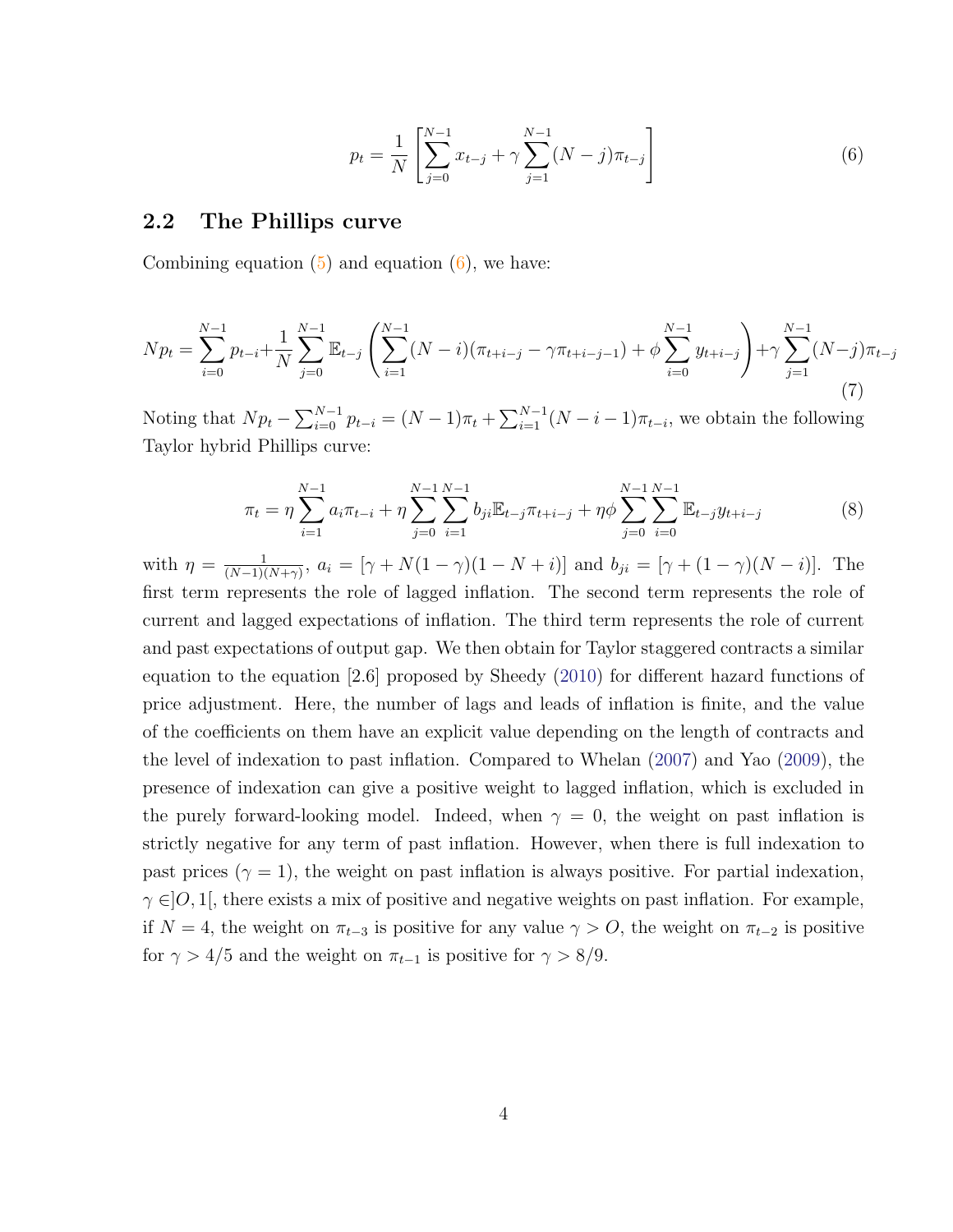## 3 The staggered Phillips curve without lagged expectations

Lagged expectations of inflation represent an interesting feature of staggered prices models since they allow a sluggish response of inflation to shocks, even in the case of a disinflation policy with forward-looking agents (see Musy, 2006). However, it is frequent to remove lagged expectations under the argument that they represent expectational errors that can be neglected (see Roberts, 1995 or Walsh, 2010)<sup>3</sup>. In this section, we follow this approach and we rewrite lagged expectational of current and past terms as expectational errors terms, equal ot 0 on average. We then assume  $\mathbb{E}_{t-j} \pi_{t-j+i} - \pi_{t-j+i} = 0$ , for  $j > i \geq 0$ . We also assume that for  $i > 0$ ,  $j > 0$ ,  $\mathbb{E}_{t-j} \pi_{t+i} - \mathbb{E}_{t} \pi_{t+i} = 0$ . Under such assumptions, the New Keynesian Phillips curve becomes:

$$
\pi_t = \eta_E \sum_{i=1}^{N-1} c_{i,j} \pi_{t-i} + \eta_E \sum_{i=1}^{N-1} d_{i,j} \mathbb{E}_t \pi_{t+i} + \eta_E \phi \left( N y_t + \sum_{i=1}^{N-1} (N-i) (y_{t-i} + \mathbb{E}_t y_{t+i}) \right) \tag{9}
$$

with  $\eta_E = \frac{2}{N(N-1)}$  $\frac{2}{N(N-1)(1+\gamma)}$ ,  $c_{i,j} = [\gamma(N-i)-(1-\gamma)\sum_{j=0}^{N-1-j}j]$  and  $d_{i,j} = [(N-i)\gamma+(1-i)]$  $\gamma)$   $\sum_{j=1}^{N-1} j$ .

When  $\gamma = 0$ , the weight on past inflation remains strictly negative. When  $\gamma = 1$ , the Phillips curve is:

$$
\pi_t = \frac{1}{N(N-1)} \left[ \sum_{i=1}^{N-1} (N-i) \left( \pi_{t-i} + \mathbb{E}_t \pi_{t+i} \right) \right] + \frac{\phi}{N(N-1)} \left[ N y_t + \sum_{i=1}^{N-1} (N-i) \left( y_{t-i} + \mathbb{E}_t y_{t+i} \right) \right] \tag{10}
$$

This Phillips curve with full indexation is close to one proposed by Fuhrer and Moore (1995), equation (25), who have different foundations. Considering expectational errors as equal to 0, they display a two-sided inflation equation of the form:

$$
\pi_t = f(L)f(L^{-1})[\pi_t + \phi g^{-1}(L)y_t]
$$
\n(11)

where L stands for the lag operator. The number of lags and leads of inflation depends on the length of contracts N. Their assumptions have been strongly criticized by Holden and Driscoll (2003), but it is possible to obtain a similar Phillips curve with a standard

<sup>3</sup>Sheedy (2010) proposes a formal discussion of removing these terms.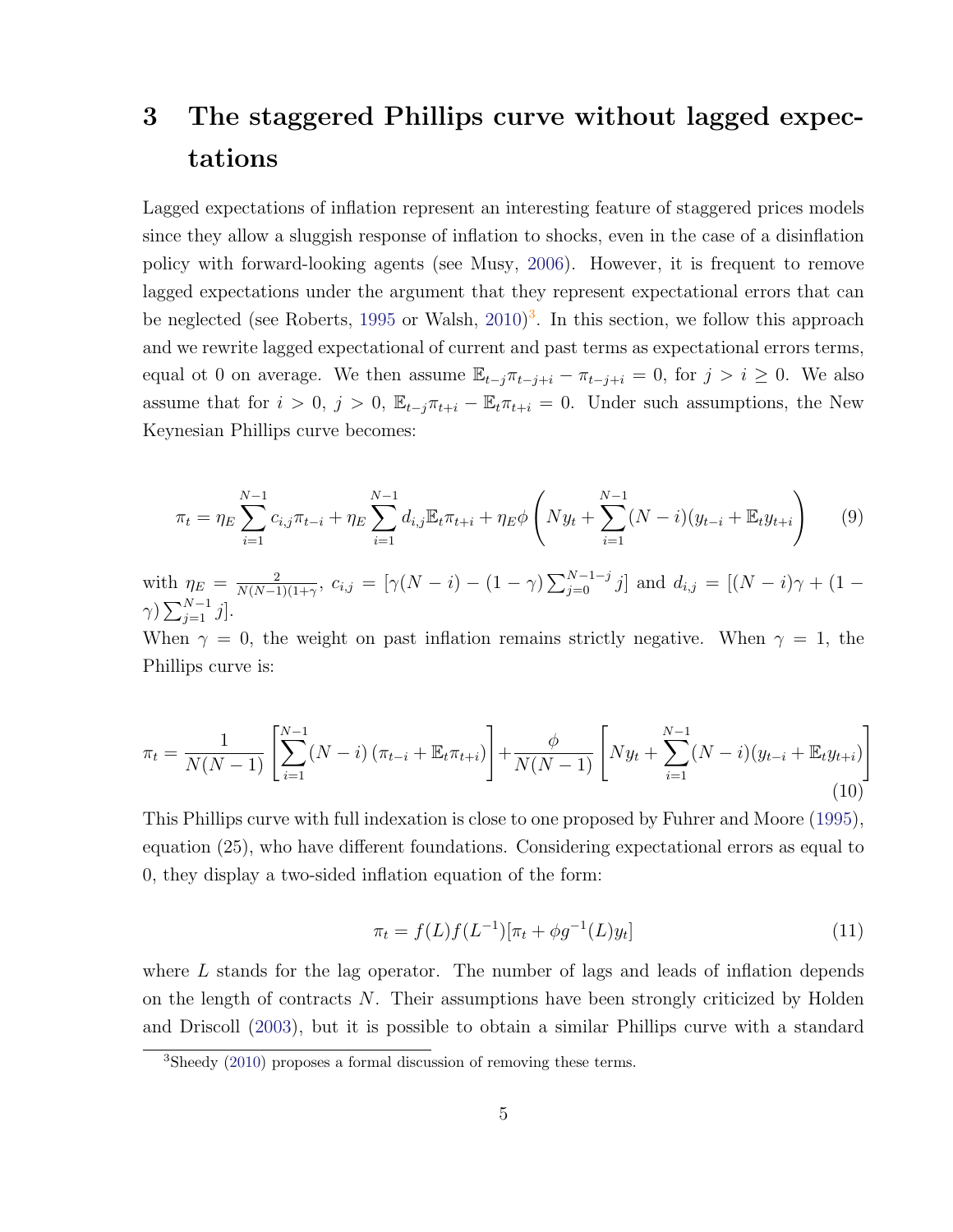assumption of price indexation.

### 4 Conclusion

Compared to the existing forms in the literature, the Phillips curve developed in this paper has the interesting feature to reproduce a role for sluggish expectations in the inflation an output dynamics, as well as possible positive weights on past inflation, which was not the case in purely forward-looking models. Such a form can be an alternative way to reproduce a role for sticky expectations in inflation dynamics (see Fuhrer, 2017), but keeping the standard assumptions used in the New Keynesian literature.

### References

- Fuhrer, Jeffrey (2017). "Expectations as a source of macroeconomic persistence: Evidence from survey expectations in a dynamic macro model". Journal of Monetary Economics 86, pp. 22–35.
- Fuhrer, Jeffrey and George Moore (1995). "Inflation Persistence". *Quarterly Journal of* Economics 110, pp. 127–160.
- Holden, Steinar and John Driscoll (2003). "Inflation Persistence and Relative Contracting". American Economic Review 93.4, pp. 1369–1372.
- Musy, Olivier (2006). "Inflation persistence and the real costs of disinflation in staggered prices and partial adjustment models". Economics Letters 91, pp. 50–55.
- Roberts, John M. (1995). "New Keynesian Economics and the Phillips Curve". Journal of Money, Credit and Banking 27.4, pp. 975–984.
- Sheedy, Kevin D. (2010). "Intrinsic Inflation Persistence". Journal of Monetary Economics 57.8, pp. 1049–1061.
- Taylor, John B. (1980). "Aggregate Dynamics and Staggered Contracts". Journal of Political Economy 88.1, pp. 1–23.
- Walsh, Carl (2010). Monetary Theory and Policy. 3rd ed. The MIT Press.
- Whelan, Karl (2007). "Staggered Price Contracts and Inflation Persistence: Some General Results". International Economic Review 48.1, pp. 111–145.
- Woodford, Michael (2003). Interest and Prices: Foundations of a Theory of Monetary Policy. Princeton University Press.